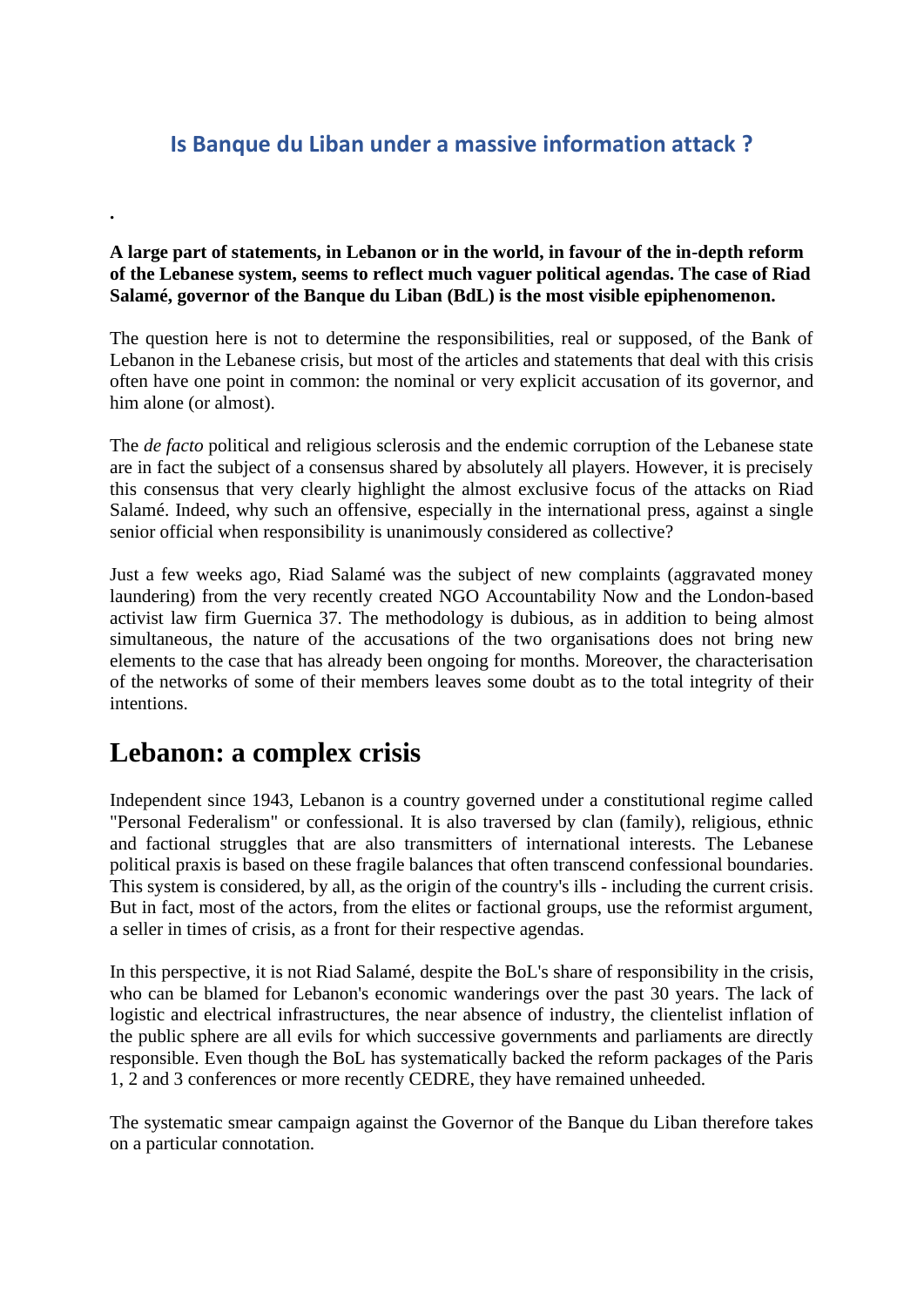## **A heterodox procedure**

The first media appearance of the *Accountability Now* foundation, created in Switzerland at the beginning of the year, was in April 2021. Its members announced, via the newspaper Le Commerce du Levant, that they were taking legal action against the governor of the BoL in the British courts. The foundation claims to want to act against "the impunity of corruption in Lebanon" and for the reform of the system. Hence the desire to initiate legal proceedings, from abroad, against personalities who have irregularly embezzled funds from Lebanese territory. The methodology is legally specious and highly biased.

Indeed, Zeina Wakim, a member of *Accountability Now*, told the newspaper *Commerce du Levant*: "We believe that the cases submitted are strong enough for the English judiciary to take them up and launch an investigation. She said that she based the procedure on a facility in English tax law, the *Unexplained Wealth Order*, which allows the burden of proof to be reversed. Intrigued, we contacted Crossbridge Capital - one of the companies involved in the proceedings - to get their opinion on the matter. They sent us the letter sent to them by the NGO on 11 April. The language used is much more moderate. Indeed, it states: "*To avoid any ambiguity, we are not suggesting that Crossbridge has engaged in any way in inappropriate or illegal activities*". In sum, *Accountability Now* has gone public about the initiation of proceedings without any formal evidence, but only on the basis of supposition. This suggests that the desired target of the operation may not be so much legal as media related.

### **Accountability Now's neutrality in question**

An analysis of the background and networks of some of the foundation's members reveals inconsistencies and even conflicts of interest. This is the case of Zeina Wakim, a [Lebanese] lawyer in international law based in Geneva. She is also a founding member of the Interpol Foundation "*for a safer world*". This organisation aims to finance the development of Interpol around several projects such as the fight against terrorism, cybercrime, and trafficking of drugs, cultural goods and automobiles. The foundation was first criticised in 2018 by the newspaper Médiapart for its funding, coming mainly from the United Arab Emirates and raised questions about its decision-making independence. This investigation, closely followed by that of the Tribune de Genève, pointed out the eminence of the members of the foundation's board (statesmen, directors of banks and investment funds, major industrialists, etc.), and possibly their questionable nature (tax evasion, money laundering, etc.).

In the Salamé affair, however, it is the chairman of the foundation's board who stands out the most: Elias Murr. A former deputy prime minister, interior minister and minister of defence of Lebanon, he is also the owner of one of the main media in the country: *al-Joumhouria*.

Elias Murr notably hit the headlines in 2015 with the *SwissLeaks* affair. These leaks revealed the existence of bank accounts in Switzerland (42 million dollars) and the domiciliation of several companies of his group (Murr Group) in various tax havens such as the British Virgin Islands or the Isle of Man, as the investigative media Field recently recalled. These are proven facts that *Accountability Now* obviously does not want to address. Is Zeina Wakim's close association with Elias Murr responsible for the Swiss NGO's lack of interest in the *SwissLeaks* case? This element clearly casts strong doubts on the sincerity of the Lebanese lawyer who declared to Le *Commerce du Levant* that: "*Accountability Now is not a punitive approach against any individual in particular*".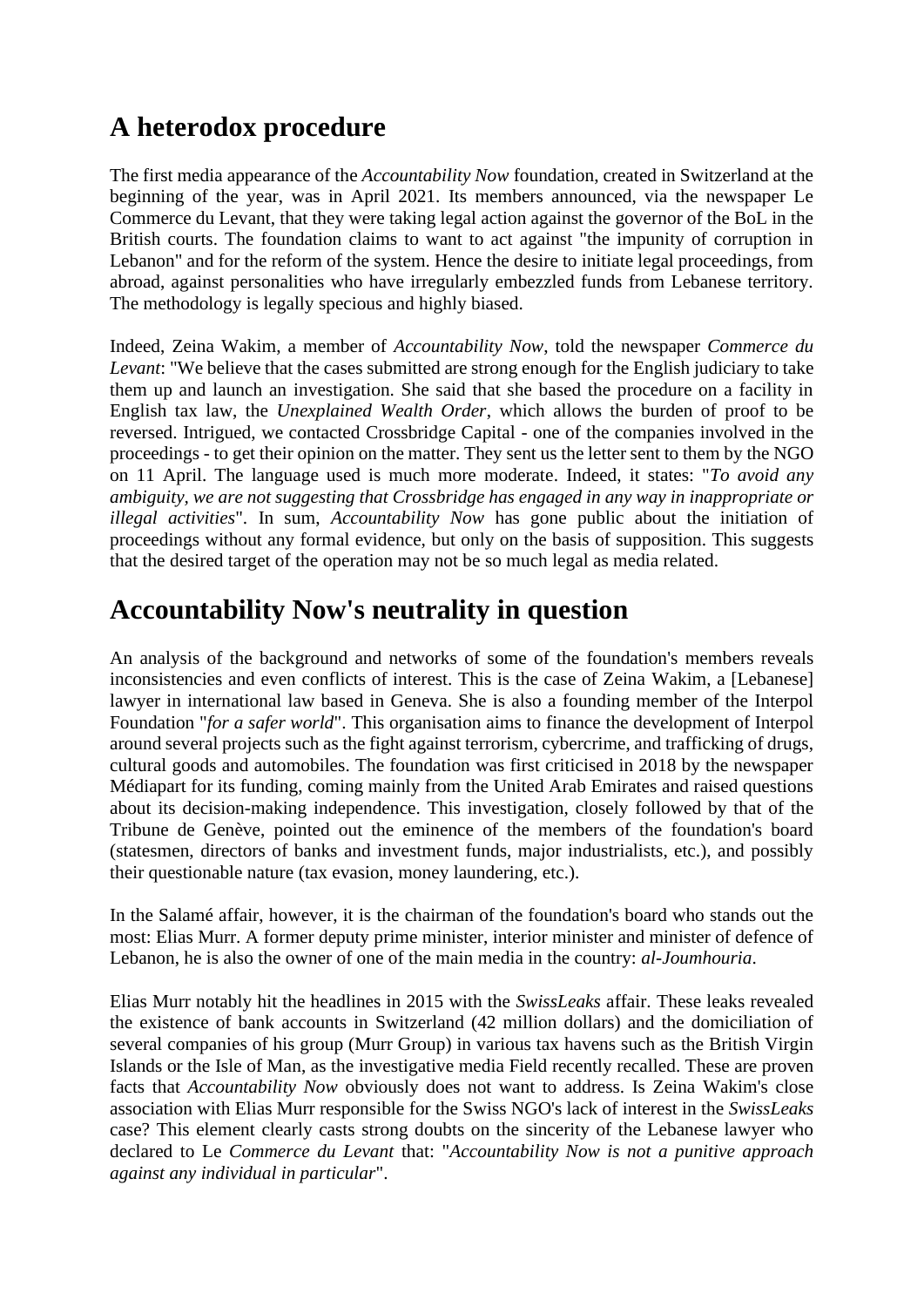# **A political and economic struggle for influence at the top**

The attack of Elias Murr's networks on Riad Salamé is not new: his newspaper, *al-Joumhouria,* joined the campaign to denounce Riad Salamé in September 2020. Earlier, in June 2020, one of his relatives, Alain Bifani (Director General of the Ministry of Finance), resigned with great fanfare, pointing out mainly the responsibility of the Governor of the Banque du Liban in the country's crisis.

What reasons could drive the Murr clan to want to bring down Riad Salamé? Especially since the two men, although of different and rival confessions (respectively Greek Orthodox and Maronite), are both assimilated to the political movement of the former (Sunni) Prime Minister Saad Hariri. Indeed, the position of governor of the BoL, which is strategic, is as much coveted by the Free Patriotic Movement (CPL) of President Aoun (Maronite), as by its Shiite allies of Hezbollah (the position is customarily, but not constitutionally attributed to a Maronite). Could this affair be part of a collective will of the Lebanese elites to find a fuse to the crisis that shakes Lebanon? Or is it a realignment of the political and family alliances that Lebanon is used to?

The very recent creation of *Accountability Now* could be the beginning of a hypothesis in this sense. It coincides strikingly with the start of Riad Salamé's prosecution in Switzerland (January 2021). The latter was also particularly well timed with the deadlines (February 2021) of the Central Bank's Circular 154. A rehash of Circular 584 (2018), it requires Lebanese banks to retransfer their clients' assets to Lebanon (15% from transfers exceeding \$500k). This measure is intended to recapitalise banks, nationalise insolvent institutions and bring more transparency to capital transfers (anti-corruption). However, this circular is particularly poorly received within the influential Association of Banks in Lebanon, mostly owned by family clans, as well as in a significant part of the diaspora. Yet Circular 154 is the only beginning of a reform plan proposed within the Lebanese state.

In any case, the background of the affair is complex. But it seems more than likely that *Accountability Now* is less a foundation dedicated to the fight against corruption than a tool of political influence intended to destabilise Riad Salamé, and potentially others afterwards.

### **Guernica 37 and Nadim Matta: the advent of Anglo-Saxon NGOs?**

Although they do not clearly admit to any connection, the *Accountability Now* prosecutions are closely aligned with those of Guernica 37. This activist law firm assists clients with 'structural transformation' after periods of political, post-conflict or post-authoritarian instability. It also specialises in international criminal law and human rights law. Its members are known for their strong globalist and multilateralist outlook.

The firm's client at the origin of the investigation, and ultimately the prosecution, is Nadim Matta, a Lebanese resident in the United States. He is a businessman and managing member of the change management consulting firm Schaffer Consulting. He is also president and founding member of the Rapid Result Institute (RRI), an international humanitarian NGO. In the past he has worked in Lebanon with the US government development agency, USAID. In 2012, he was ranked 25th in *Foreign Magazine's* 100 Top Global Thinkers. This is a testament to his strong integration into the ecosystem of the American progressive left.